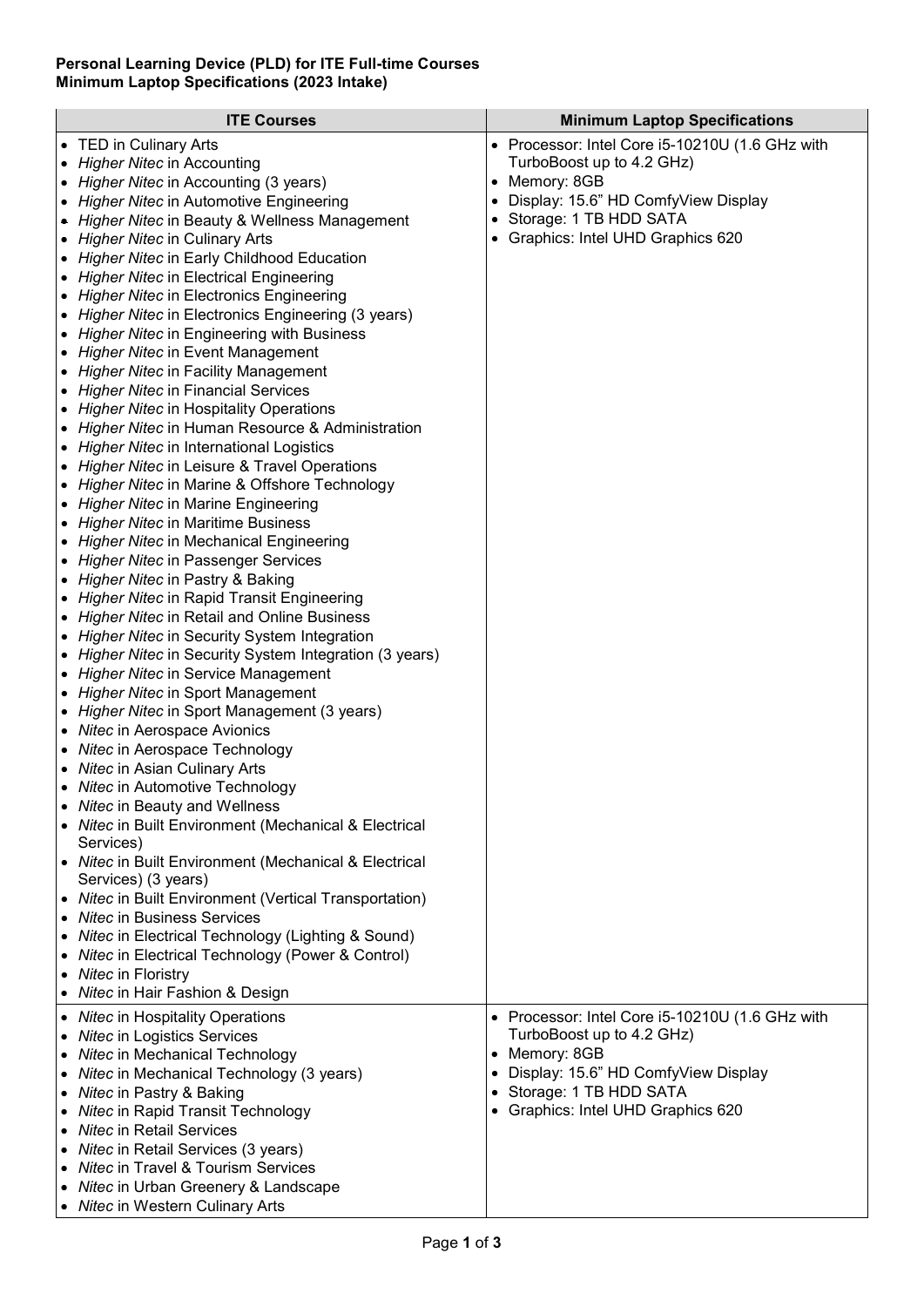## **Personal Learning Device (PLD) for ITE Full-time Courses Minimum Laptop Specifications (2023 Intake)**

| <b>ITE Courses</b>                                                                                                                                                                                                                                                                                                                                                                                                                                                                                                                                                                                                                                                                                                     | <b>Minimum Laptop Specifications</b>                                                                                                                                                                                                                                                                                |  |
|------------------------------------------------------------------------------------------------------------------------------------------------------------------------------------------------------------------------------------------------------------------------------------------------------------------------------------------------------------------------------------------------------------------------------------------------------------------------------------------------------------------------------------------------------------------------------------------------------------------------------------------------------------------------------------------------------------------------|---------------------------------------------------------------------------------------------------------------------------------------------------------------------------------------------------------------------------------------------------------------------------------------------------------------------|--|
| • Higher Nitec in Biotechnology<br>• Higher Nitec in Chemical Technology<br>• Higher Nitec in Civil & Structural Engineering Design<br>Higher Nitec in Landscape Management & Design<br><b>Higher Nitec in Mechatronics Engineering</b><br>Higher Nitec in Offshore & Marine Engineering Design<br>Higher Nitec in Paramedic & Emergency Care<br>• Higher Nitec in Robotics & Smart Systems<br>Higher Nitec in Integrated Mechanical & Electrical Design<br>• Nitec in Applied Food Science<br>• Nitec in Chemical Process Technology<br>• Nitec in Community Care & Social Services<br>• Nitec in Mechatronics and Robotics<br>• Nitec in Nursing<br>• Nitec in Opticianry                                            | • Processor: Intel Core i5-10210U (1.6 GHz with<br>TurboBoost up to 4.2 GHz)<br>Memory: 8GB RAM<br>$\bullet$<br>Display: 14" HD ComfyView Display<br>٠<br>Storage: 1 TB HDD SATA<br>٠<br><b>Graphics: Intel UHD Graphics</b>                                                                                        |  |
| • TED in Machine Technology<br>• Higher Nitec in Precision Engineering<br>• Nitec in Aerospace Machining Technology<br>• Nitec in Digital & Precision Engineering                                                                                                                                                                                                                                                                                                                                                                                                                                                                                                                                                      | Processor: 9th Gen Intel Core i7-9750H processor<br>(up to 4.5GHz, 12MB smart cache)<br>Memory: 8GB DDR4 RAM<br>$\bullet$<br>Display: 15.6" Full HD IPS 120Hz Narrow Border<br>Display<br>Storage: 512GB PCIe NVMe SSD<br>Graphics: NVIDIA GeForce GTX 1650, 4GB<br><b>GDDR5 VRAM</b>                               |  |
| • Higher Nitec in Al Applications<br>• Higher Nitec in Al Applications (3 years)<br>• Higher Nitec in Business Information Systems<br>• Higher Nitec in Business Information Systems (3 years)<br>• Higher Nitec in Cyber & Network Security<br>• Higher Nitec in Cyber & Network Security (3 years)<br>• Higher Nitec in Data Engineering<br>• Higher Nitec in Data Engineering (3 years)<br>• Higher Nitec in Immersive Applications & Game<br>• Higher Nitec in Immersive Applications & Game (3 years)<br>• Higher Nitec in IT Applications Development<br>• Higher Nitec in IT Applications Development (3 years)<br>• Higher Nitec in IT Systems & Networks<br>• Higher Nitec in IT Systems & Networks (3 years) | Processor: 10th Gen Intel Core i7-1065G7<br>processor (up to 3.9GHz, 6MB smart cache)<br>Memory: 16GB LPDDR4X RAM<br>$\bullet$<br>Display: 14" Full HD IPS Narrow Border Display<br>Storage: 1TB PCIe NVMe SSD<br>$\bullet$<br>Graphics: NVIDIA GeForce MX250, 2GB GDDR5<br>٠<br><b>VRAM</b>                        |  |
| • Higher Nitec in Architectural Technology<br>• Higher Nitec in Interactive Design<br><b>Higher Nitec in Motion Graphics</b><br><b>Higher Nitec in Performance Production</b><br>• Higher Nitec in Visual Effects<br>• Higher Nitec in Visual Merchandising<br>• Nitec in Architectural Technology<br>• Nitec in Digital Animation<br>• Nitec in Fashion Apparel Production & Design<br>• Nitec in Interior & Exhibition Design<br>• Nitec in Product Design<br>• Nitec in Video Production<br>• Nitec in Visual Communication                                                                                                                                                                                         | Processor: Intel Core i7-9750H Processor (2.6<br>$\bullet$<br>GHz, 12M Cache, Up to 4.5 GHz)<br>Memory: 8GB RAM<br>$\bullet$<br>Display: 15.6" LED-backlit Slim Full HD 1,920 x<br>1,080<br>Storage: PCIE NVME 256GB SSD + 1TB SATA<br><b>HDD</b><br>Graphics: NVIDIA GeForce GTX 1050 with 4GB<br>DDR <sub>5</sub> |  |